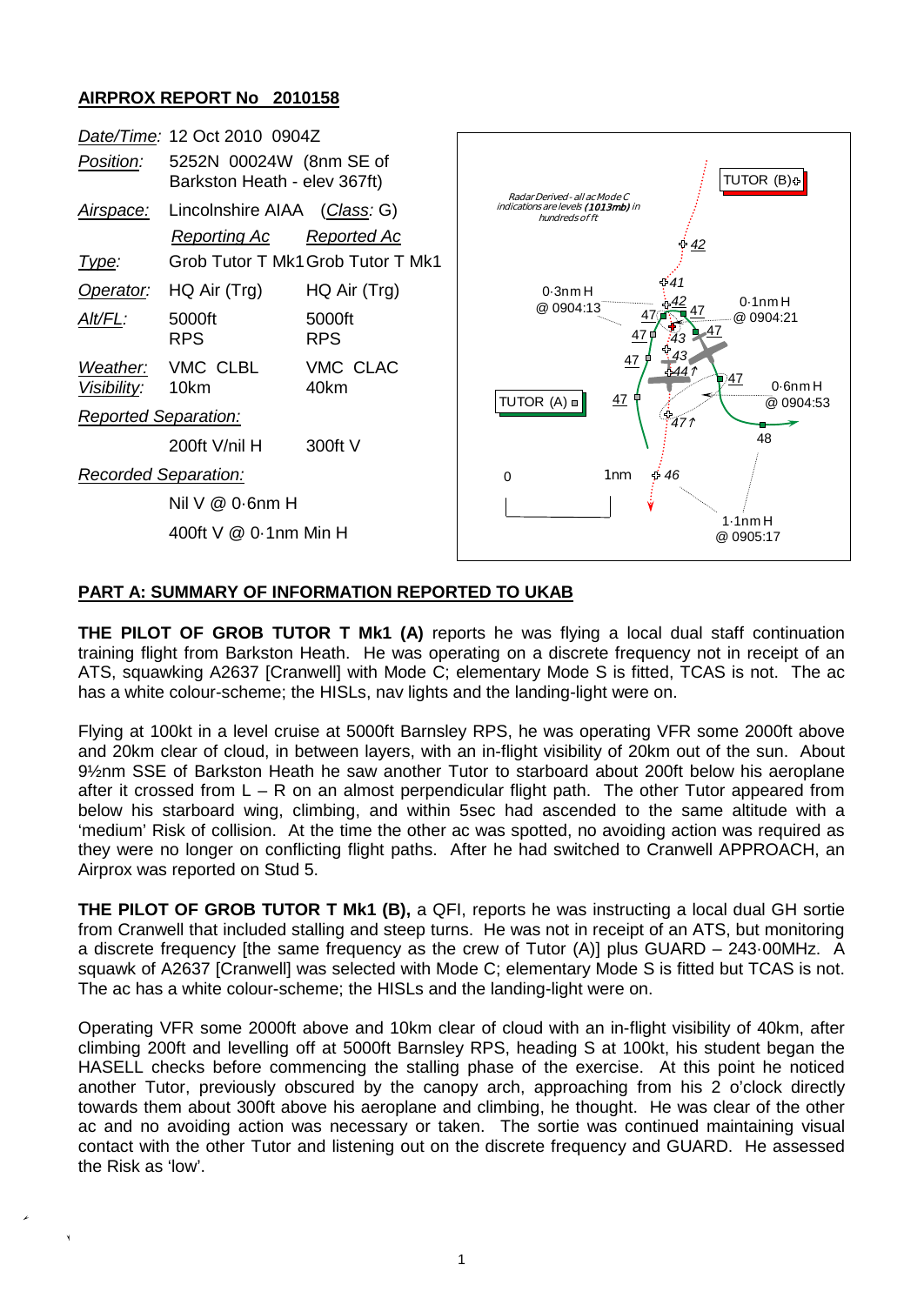That day the area to the SE of Cranwell was very busy and numerous ac were sighted. Adding that communication provides an element of SA with regard to the positioning of other ac, he stressed it is not in any way failsafe and good lookout discipline is essential. He had seen a Tutor operating to the S of them a few minutes earlier, but lost sight of it as it departed to the S, thus he believed the area was potentially clear of that particular ac as no further sightings had been made.

UKAB Note (1): The Claxby Radar recording shows the two Tutor ac approaching the Airprox location some 8nm SE of Barkston Heath. Tutor (A) maintains 4700ft Mode C (1013mb) as the ac close; Tutor (B) is shown flying broadly level at 4200ft Mode C (1013mb) and crosses 400-500ft directly underneath Tutor (A), in between sweeps, from  $L - R$  progressing southerly. At the point of minimum horizontal separation, Tutor (B) is shown off Tutor (A)'s starboard wing at range of 0·1nm some 400ft below, as Tutor (A) turns R SSE'ly maintaining level. Tutor (B) subsequently climbs to the same level as Tutor (A) whilst the tracks diverge and the range increases to 0·6nm before Tutor (A) hauls off to the E.

**HQ AIR (TRG)** comments that this was a conflict in Class G airspace. The pilot of Tutor (B) sighted Tutor (A) in time to assess that no avoiding action was required, but the resulting separation was sufficiently low to cause the pilot of Tutor (A) concern. The ongoing installation of ACAS to the Tutor II fleet should reduce the number of these occurrences. However, lookout must remain the primary means of deconfliction, assisted by such aids.

## **PART B: SUMMARY OF THE BOARD'S DISCUSSIONS**

Information available included reports from the pilots of both ac, radar video recordings and comment from the appropriate operating authority.

Neither of these two Tutor crews were in receipt of an ATS whilst operating under VFR in VMC in the 'see and avoid' environment of the Class G Lincolnshire AIAA, albeit both were 'listening out' on the same discrete frequency. The Board concurred that the crux of this Airprox was visual acquisition of each other's ac. The PiC in Tutor (A) reports that he did not see Tutor (B) until it emerged from under his starboard wing, he thought 200ft below them. The radar recording shows that this occurred at the CPA, or very shortly afterwards as Tutor (A) turned about to the R, where 400ft of vertical separation was evident, based on their verified Mode C indications. Therefore, it was plain to the Members that the crew of Tutor (A) had not seen Tutor (B) approaching from the N beforehand – effectively a non-sighting by the crew of Tutor (A) and in the Board's view part of the Cause.

For their part, the instructor and his student in Tutor (B) had not seen Tutor (A) until after their HASELL checks when the QFI spotted it emerging from behind the ac's canopy arch he reported, about 300ft above them. Although in the Board's view this was a late sighting of Tutor (A) and the other part of the Cause, the vertical separation was such that neither crew took any avoiding action and it was clear they both maintained visual contact on the other ac as Tutor (B) subsequently climbed up through Tutor (A)'s altitude and the ac diverged. The Board concluded, therefore, that the Cause of this Airprox was effectively a non-sighting by the pilots of Tutor (A) and a late sighting by the pilots of Tutor (B), but in the circumstances conscientiously reported here no Risk of a collision had existed.

The HQ Air pilot Member briefed the Board that the Tutor ACAS installation programme is progressively equipping the fleet with a version of TCAS I; the Units that were involved here are scheduled to have their ac modified from June of this year. The Board welcomed this encouraging news. Pilot Members recognised that TCAS I was not a substitute for a good lookout scan regimen, as highlighted within the Command's comments, because it will not detect ac that are not equipped with SSR. Nevertheless in the circumstances described here, TCAS I could have provided both crews with a warning of the presence of each other's ac somewhat earlier than their visual scan had done.